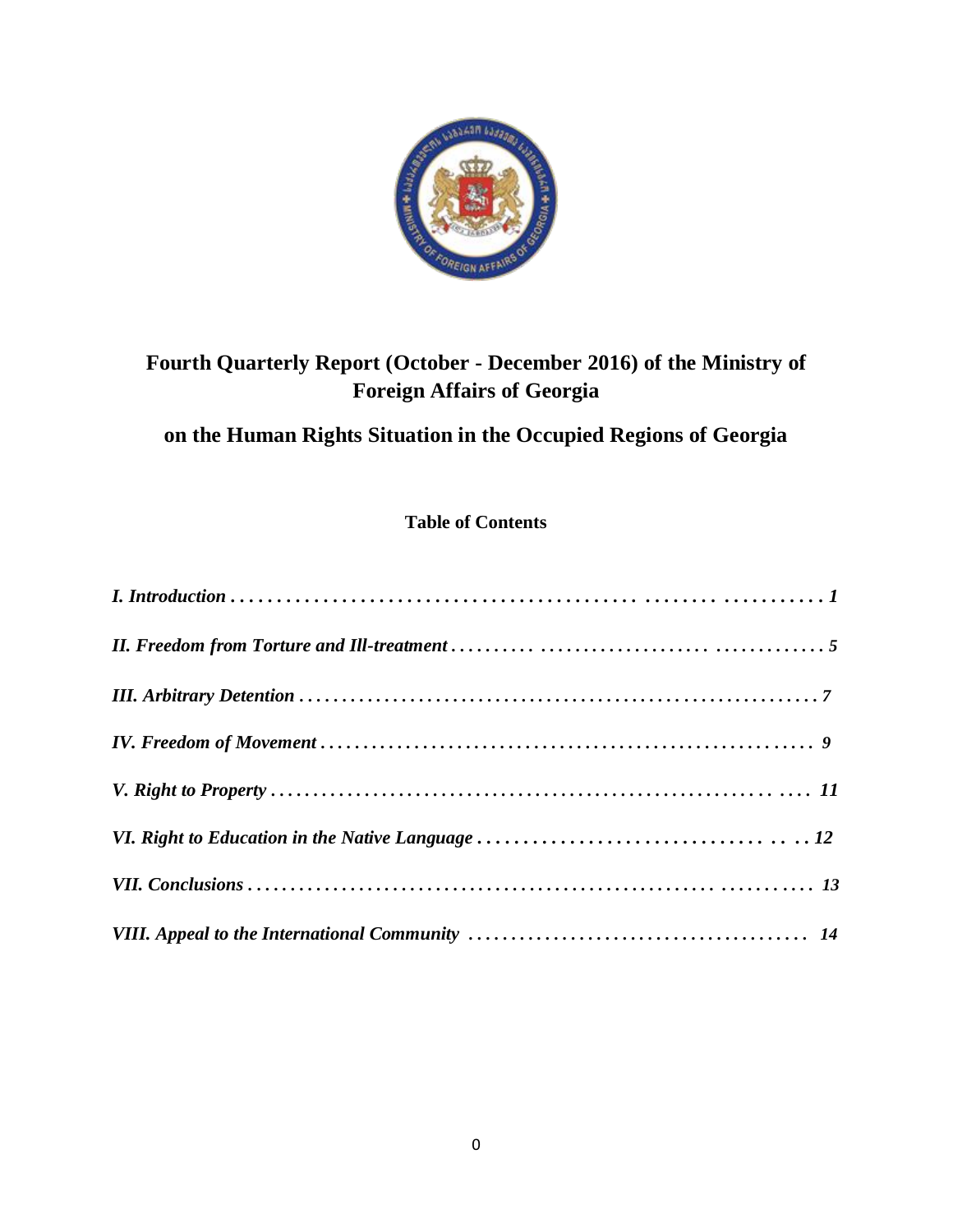## **I. Introduction**

 $\overline{\phantom{a}}$ 

#### **Aims of the Report and Methodology Applied**

1. In January 2015 the Ministry of Foreign Affairs of Georgia started preparation of quarterly reports aiming at assessing the human rights situation in the occupied regions of Georgia. The Ministry of Foreign Affairs of Georgia prepared four such reports in 2015. This is the fourth quarterly report of the Ministry of Foreign Affairs of Georgia for the year 2016 covering the period of October-December 2016. The Ministry of Foreign Affairs of Georgia will further continue the preparation of such reports on a quarterly basis. This reporting exercise aims to contribute to the provision of regular and updated information to the international community, to states as well as to international intergovernmental and non-governmental organizations, on the human rights situation in the occupied regions of Georgia.

2. As for the applied methodology, this reporting exercise consolidates and assesses existing information from various open sources, national and international, on violations of human rights in the occupied regions of Georgia. Due to limitations on its length, the report does not aim to collect/contain information on all cases of violations of human rights in the occupied regions of Georgia; it aims to consolidate and assess only some of the most known examples of violations. The methodology applied does not provide for the conduct of fact-finding visits to the occupied regions of Georgia, nor to the conduct of interviews. Therefore the methodology applied does not enable this reporting exercise to collect and produce new data on the human rights situation in the occupied regions of Georgia.

#### **Responsibility of the Occupying Power for Human Rights Violations**

3. The territories of two regions of Georgia – Abkhazia, Georgia and the Tskhinvali Region, Georgia are occupied by the Russian Federation and human rights situation in these regions of Georgia remains alarming. The Russian Federation as the occupying power, exercises effective control over Abkhazia, Georgia and the Tskhinvali Region, Georgia. These two regions still remaining under unlawful foreign military occupation, constitute above all dangerous "black holes" in terms of holding the human rights violators accountable. The occupying power, exercising effective control, has been preventing numerous international organizations from entering Abkhazia, Georgia and the Tskhinvali Region, Georgia.

4. During the reporting period, "EU Statement on the Secretary General's 14<sup>th</sup> Consolidated Report on the Conflict in Georgia"<sup>1</sup> was made at 1271<sup>st</sup> Council of Europe Committee of Ministers Meeting.<sup>2</sup> According to the statement, "the human rights situation on the ground remains worrying". It should be emphasized that in the same statement, "[t]he EU calls on the Russian Federation to . . . provide the EU Monitoring Mission (EUMM) with access to the Georgian regions." According to the statement, "[t]he EU regrets that the Secretariat delegation

<sup>&</sup>lt;sup>1</sup> Consolidated Report on the Conflict in Georgia, Council of Europe (April 2016 – September 2016), 2016, SG/Inf (2016) 37.

<sup>&</sup>lt;sup>2</sup> *EU Statement on the Secretary General's 14<sup>th</sup> Consolidated report on the Conflict in Georgia, 1271<sup>st</sup> Council of* Europe Committee of Ministers Meeting – 16 November 2016.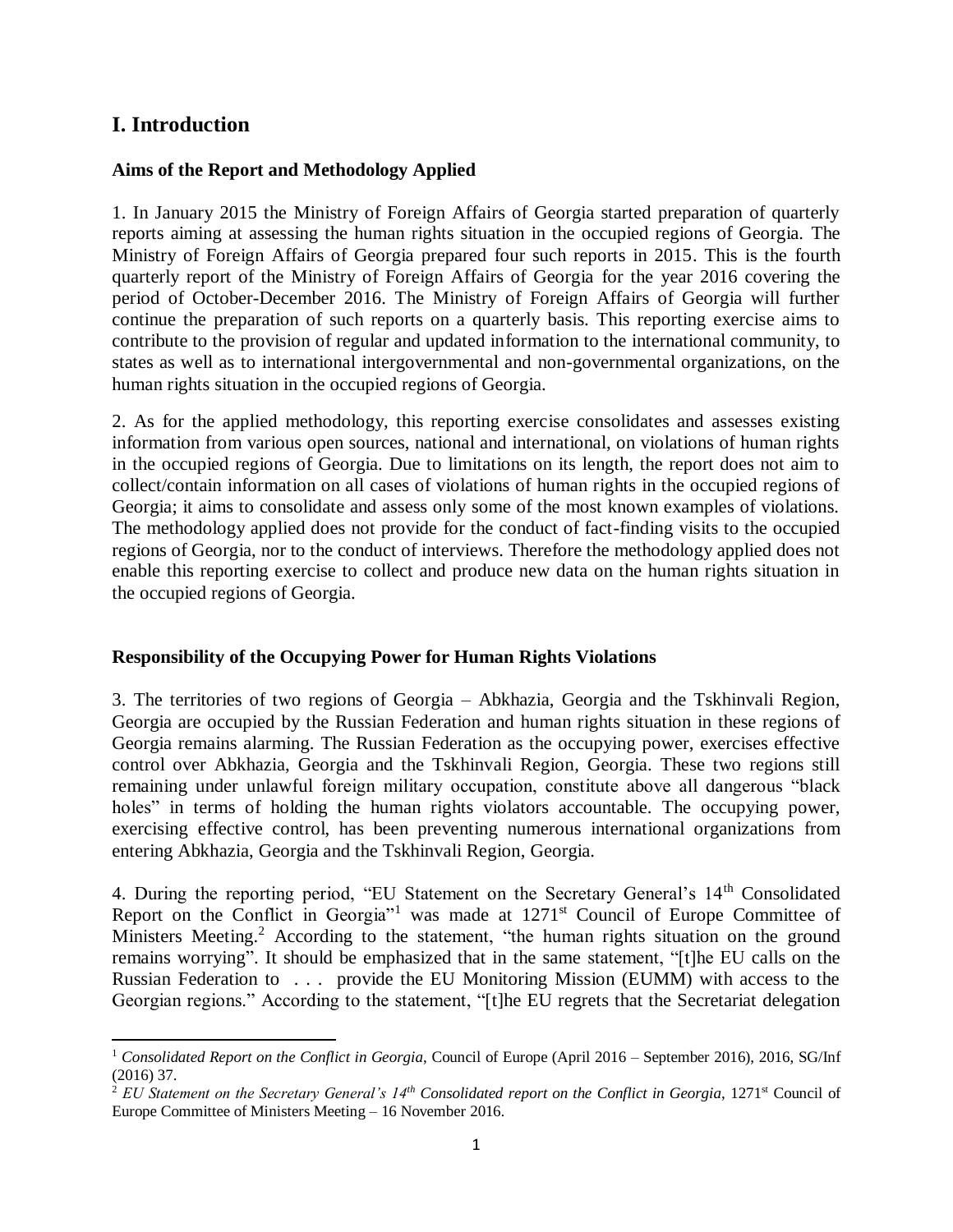and the CoE Human Rights Commissioner have not been granted access to the Georgian regions of Abkhazia and Tskhinvali region/South Ossetia. The EU calls on all the concerned parties to facilitate access to the Georgian regions of Abkhazia and Tskhinvali region/South Ossetia for the relevant bodies of the CoE. The CoE should be able to fully and effectively use its instruments to ensure monitoring of the human rights situation in all conflict affected areas and for the benefit of all persons in need of human rights protection. No obstacles should be created to the work of international partners in this field."<sup>3</sup>

5. During the reporting period "Statement of the Group of Friends of Georgia on the Conflict in Georgia" was adopted at the 2016 OSCE Ministerial Council Meeting in Hamburg, held on 8-9 December 2016. In the Statement, delegations of Canada, Lithuania, Poland, Romania, Sweden, the United Kingdom and the United States of America expressed "deep concern over the continuous discrimination against ethnic Georgians residing in the Georgian regions of Abkhazia and South Ossetia" and "condemn[ed] the gross violations of rights related to freedom of movement, residence, property, as well as right to education in one's native language and underline[d] that the placement of artificial obstacles, including barbed and razor wire fences along the occupation line, further aggravates the humanitarian situation on the ground." It should be emphasized that the Statement called upon "the Russian Federation to enable access by international human rights monitoring mechanisms to the occupied territories of Georgia."<sup>4</sup>

6. During the reporting period, namely on  $13<sup>th</sup>$  October 2016, at the session of the Parliamentary Assembly of the Council of Europe (PACE), Mr Frank-Walter Steinmeier, then Foreign Minister of the Federal Republic of Germany stated the following: "I support all the Council of Europe's efforts to secure regular access to Crimea for its monitoring bodies to observe the human rights situation. This is about not only Crimea, but South Ossetia, Abkhazia, Transnistria and Nagorno-Karabakh. There should be no blank areas on our continent where human rights are not observed."<sup>5</sup>

7. It should be recalled here that during the reporting period of the second quarterly report of the Ministry of Foreign Affairs of Georgia covering the period of April-June 2016, namely on 19 May 2016 Mr. Giga Otkhozoria, was murdered by so called "border guards" deployed along the occupation line with Abkhazia. The murder was committed in the village of Khurcha, Zugdidi district, located in the territory controlled by the government of Georgia. The murderer of Mr. Giga Otkhozoria has been identified – Mr. Rashid Kanji-Ogli. After committing the murder Mr.

 $\overline{a}$ <sup>3</sup> *EU Statement on the Secretary General's 14<sup>th</sup> Consolidated report on the Conflict in Georgia, 1271<sup>st</sup> Council of* Europe Committee of Ministers Meeting – 16 November 2016.

<sup>4</sup> *Statement of the Group of Friends of Georgia on the Conflict in Georgia*, "The Ministry of Foreign Affairs of Georgia", 9 December 2016, available at <http://www.mfa.gov.ge/News/%E1%83%94%E1%83%A3%E1%83%97%E1%83%9D- %E1%83%A8%E1%83%98-

<sup>%</sup>E1%83%A1%E1%83%90%E1%83%A5%E1%83%90%E1%83%A0%E1%83%97%E1%83%95%E1%83%94% E1%83%9A%E1%83%9D%E1%83%A1-

<sup>%</sup>E1%83%9B%E1%83%94%E1%83%92%E1%83%9D%E1%83%91%E1%83%90%E1%83%A0%E1%83%97% E1%83%90-%E1%83%AF%E1%83%92%E1%83%A3%E1%83%A4%E1%83%98%E1%83%A1-

<sup>%</sup>E1%83%A5%E1%83%95%E1%83%94%E1%83%A7%E1%83%9C%E1%83%94%E1%83%91%E1%83%98% E1%83%A1-%E1%83%94%E1%83%A0%E1%83%97.aspx?lang=en-US>

<sup>5</sup> The Parliamentary Assembly of the Council of Europe (PACE), 13 October 2016, available at <http://assembly.coe.int/Documents/Records/2016/E/1610131000E.htm>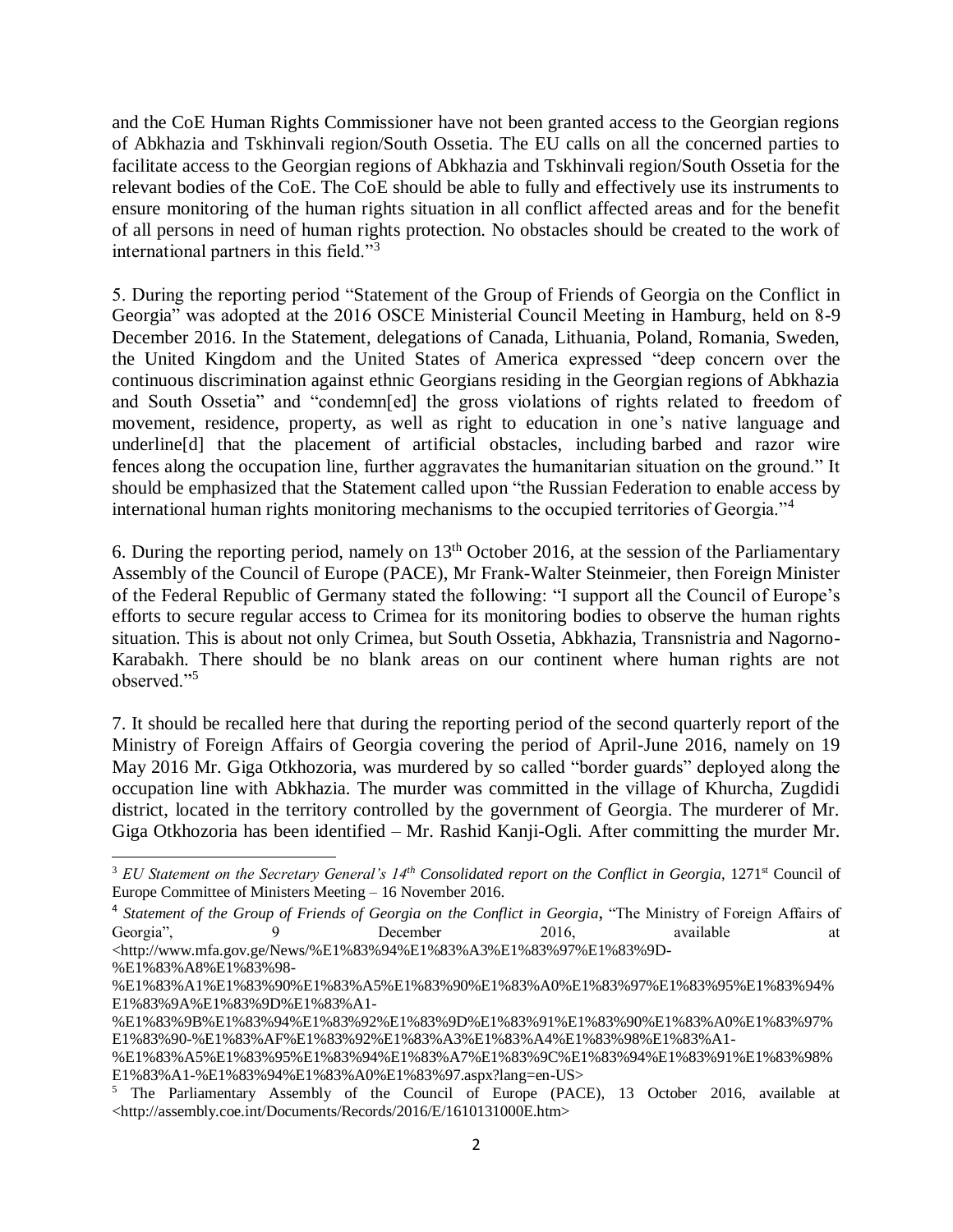Rashid Kanji-Ogli and his accomplices immediately fled to the occupied territory of Abkhazia. In May 2016, the Ministry of Foreign Affairs of Georgia issued a statement "concerning the fact of murder committed in the village of Khurcha, Zugdidi District, on May 19, 2016." According to the statement "this criminal act once again demonstrates the highly alarming situation in the occupied region of Abkhazia, Georgia and the full responsibility for it lies with the Russian Federation as with the power in effective control of the region."<sup>6</sup> In May 2016, the Prosecutor's Office of Georgia filed charges against Mr. Rashid Kanji-Ogli for the premeditated murder of Mr. Giga Otkhozoria and criminal prosecution was launched under the Criminal Code of Georgia. 7 In July 2016, Mr. Khajimba publicly declared that Mr. Rashid Kanji-Ogli would not be handed over to the Georgian authorities.<sup>8</sup> During the reporting period, namely in December 2016, Zugdidi District Court found, *in absentia*, fugitive Mr. Rashid Kanji-Ogli guilty of the charges filed against him and sentenced him to deprivation of liberty for a term of 12 years.<sup>9</sup> However under the existing circumstances, Mr. Rashid Kanji-Ogli and his accomplices still remain unpunished. The above situation with regard to the violation of the right to life of Mr. Giga Otkhozoria once again demonstrates that the occupied territories of Georgia remain "black holes" in terms of holding the violators of human rights accountable. The above situation further reaffirms the need of immediate, unhindered and continuous access of international human rights monitoring mechanisms in the occupied territories of Georgia.

#### **Occupation Line and Installation of Barbed Wire Fences and other Artificial Obstacles**

8. The occupation line along the administrative boundary line (ABL) with Abkhazia and the Tskhinvali Region separates Georgia from its two occupied territories. The process of so called "borderization" was commenced in 2011. Currently, the total length of razor wire and barbed wire fences and other artificial obstacles along the occupation line in Tskhinvali Region is nearly 52 km (overall length of the occupation line is more than 350 km) and along the occupation line in Abkhazia is 48 km (overall length of the occupation line is around 145 km).

9. According to "EU Statement on the Secretary General's 14<sup>th</sup> Consolidated Report on the Conflict in Georgia", made on  $16<sup>th</sup>$  November 2016 at  $1271<sup>st</sup>$  Council of Europe Committee of Ministers Meeting, "the EU is deeply concerned about the illegal activities of "borderization" that divide families and communities and impedes the people on the ground, depriving them

 $\overline{\phantom{a}}$ 

<sup>6</sup> *Statement by the Ministry of Foreign Affairs of Georgia concerning the fact of murder committed in the village of Khurcha, Zugdidi District, on May 19, 2016*, 19 May 2016, available at <http://www.mfa.gov.ge/News/%E1%83%A1%E1%83%90%E1%83%92%E1%83%90%E1%83%A0%E1%83%9 4%E1%83%9D-

<sup>%</sup>E1%83%A1%E1%83%90%E1%83%A5%E1%83%9B%E1%83%94%E1%83%97%E1%83%90-

<sup>%</sup>E1%83%A1%E1%83%90%E1%83%9B%E1%83%98%E1%83%9C%E1%83%98%E1%83%A1%E1%83%A2% E1%83%A0%E1%83%9D%E1%83%A1-

<sup>%</sup>E1%83%92%E1%83%90%E1%83%9C%E1%83%AA%E1%83%AE%E1%83%90%E1%83%93%E1%83%94% E1%83%91%E1%83%90-2016-%E1%83%AC%E1%83%9A%E1%83%98%E1%83%A1-

<sup>1.</sup>aspx?CatID=5&lang=en-US>

<sup>7</sup> *The Prosecutor's Office Launches Criminal Proceedings on the Murder of Giga Otkhozoria*, "Prosecutor's Office of Georgia", 21 May 2016, available at  $\langle \frac{http://pog.gov.ge/eng/news?info_id=932>}{$ 

<sup>8</sup> *Abkhazia will not hand over to Georgia border guard suspected in murder,* "Ria Novosti", 6 July 2016, available at <https://ria.ru/world/20160706/1459757274.html>

<sup>&</sup>lt;sup>9</sup> Court Finds Rashid Kanji-Ogli, Accused of Giga Otkhozoria's Murder, Guilty, Prosecutor's Office of Georgia, 28 December 2016, available at <http://pog.gov.ge/eng/news?info\_id=1095>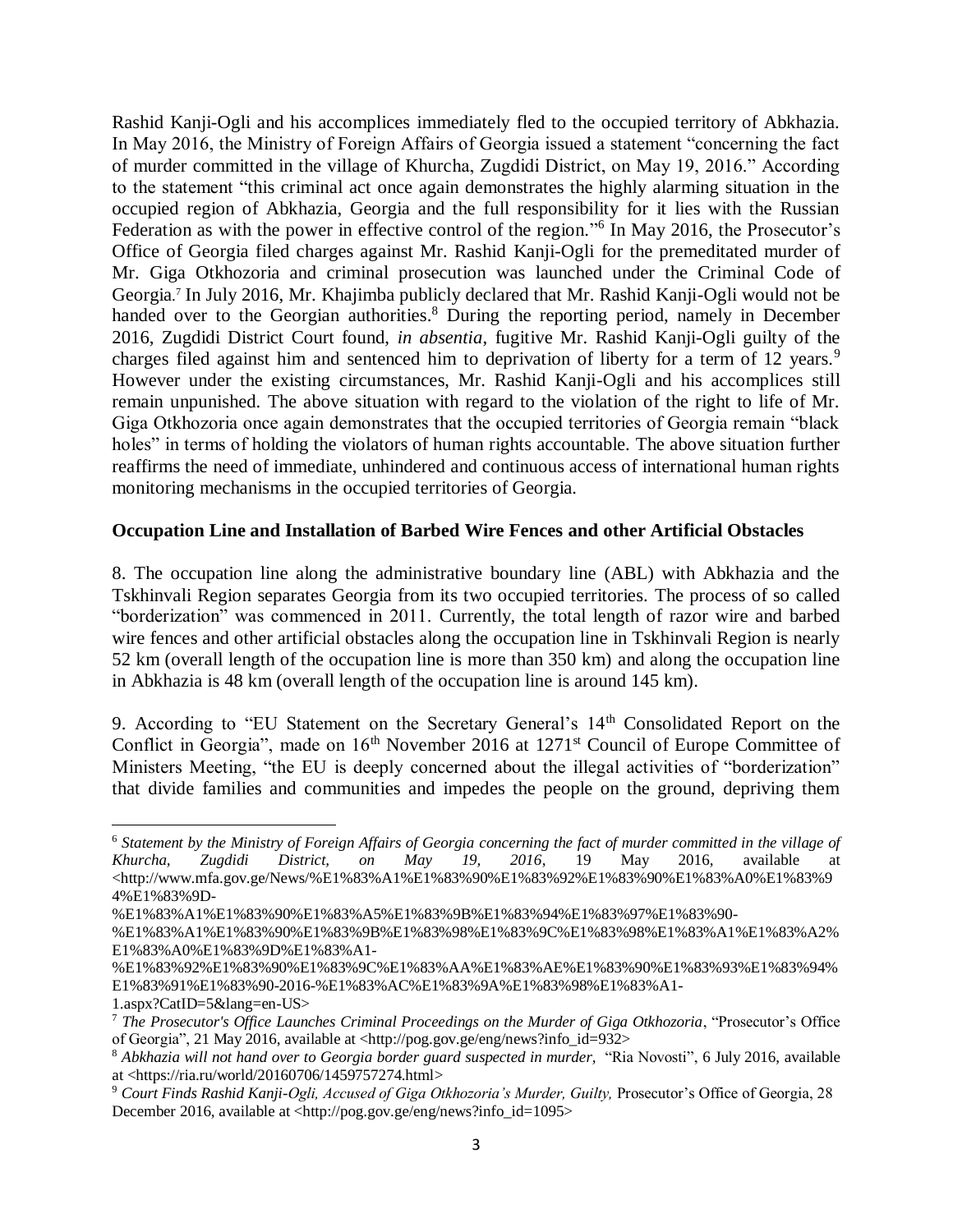from fundamental rights, including education in the native language, property rights and freedom of movement, including in the context of so called border crossing, which, inter alia, may lead to fatal incidents. The EU calls on the authorities exercising effective control to remove the fences and other obstacles to the freedom of movement and to investigate all allegations of all crimes and human rights violations on the ground."<sup>10</sup>

10. During the reporting period, an article was published in *The New York Times* which describes problems created by the occupation line and installation of barbed wire fences along the Tskhinvali region.<sup>11</sup> According to the article, the village of Jariasheni is "[m]arked in places with barbed wire laid at night, in others by the sudden appearance of green signs declaring the start of a "state border" and elsewhere by the arrival of bulldozers, the reach of [Russia](http://topics.nytimes.com/top/news/international/countriesandterritories/russiaandtheformersovietunion/index.html?inline=nyt-geo) keeps inching forward into [Georgia](http://topics.nytimes.com/top/news/international/countriesandterritories/georgia/index.html?inline=nyt-geo) with ever more ingenious markings of a frontier that only Russia and three other states recognize as real." The article states that "[t]he green border signs that first appeared last year and now keep popping up along the zigzagging boundary warn that "passage is forbidden" across what is declared to be a "state border." According to the article, "Kestutis Jankauskas, the head of the European Union Monitoring Mission in Georgia, said it was hard to know where this boundary line exactly runs. It was never recognized or agreed upon, and its location depends on which maps are used. Russia, he said, is using a map drawn by the Soviet military's general staff in the 1980s. It demarcates what in the Soviet era was an inconsequential administrative boundary within the Soviet Socialist Republic of Georgia but what is now hardening into a hazardous frontier. The fitful movement of the boundary seems to be driven mostly by Russia's desire to align what it sees as a state border with this old Soviet map. So far, the movement has always been forward, often by just a few yards but at other times by bigger leaps." $^{12}$ 

#### **New so called "Laws" and New Wave of so called "Passportisation"**

 $\overline{\phantom{a}}$ 

11. As a result of a reaction of the international community on the issue of adoption of so called new "laws" and so called "passportisation", decision was made in December 2016 to amend so called "law on legal status of foreign citizens in Abkhazia" and to enable residents of Gali district, holding Georgian citizenship, to obtain "residence permits"; according to the amendment, "resident permits can be issued to individuals holding foreign citizenship if they were born in Gali district of the Soviet Socialist Republic of Abkhazia."<sup>13</sup> However, it should be noted here that resident permits will not enable to obtain so called "Abkhazian citizenship" until holding foreign citizenship.<sup>14</sup>

<sup>&</sup>lt;sup>10</sup> *EU Statement on the Secretary General's 14<sup>th</sup> Consolidated report on the Conflict in Georgia*, 1271<sup>st</sup> Council of Europe Committee of Ministers Meeting – 16 November 2016.

<sup>11</sup> *In Russia's 'Frozen Zone,' a Creeping Border With Georgia*, Andrew Higgins, The New York Times, 23 October 2016, available at < https://www.nytimes.com/2016/10/24/world/europe/in-russias-frozen-zone-a-creeping-borderwith-georgia.html?\_r=1>

<sup>&</sup>lt;sup>12</sup> In Russia's 'Frozen Zone,' a Creeping Border With Georgia, Andrew Higgins, The New York Times, 23 October 2016, available at < https://www.nytimes.com/2016/10/24/world/europe/in-russias-frozen-zone-a-creeping-borderwith-georgia.html?  $r=1>$ 

<sup>13</sup> *Resident Permits will be given foreign citizens in Gali*, "Apsny", 29 December 2016, available at <http://apsny.ru/news/?ID=26462>

<sup>&</sup>lt;sup>14</sup> Legal status of residents of Eastern districts of Abkhazia will be regulated, "Nuzhnaya Gazeta", 29 December 2016, available at <https://abh-n.ru/pravovoe-polozhenie-zhitelej-vostochnyx-rajonov-abxazii-budeturegulirovano/>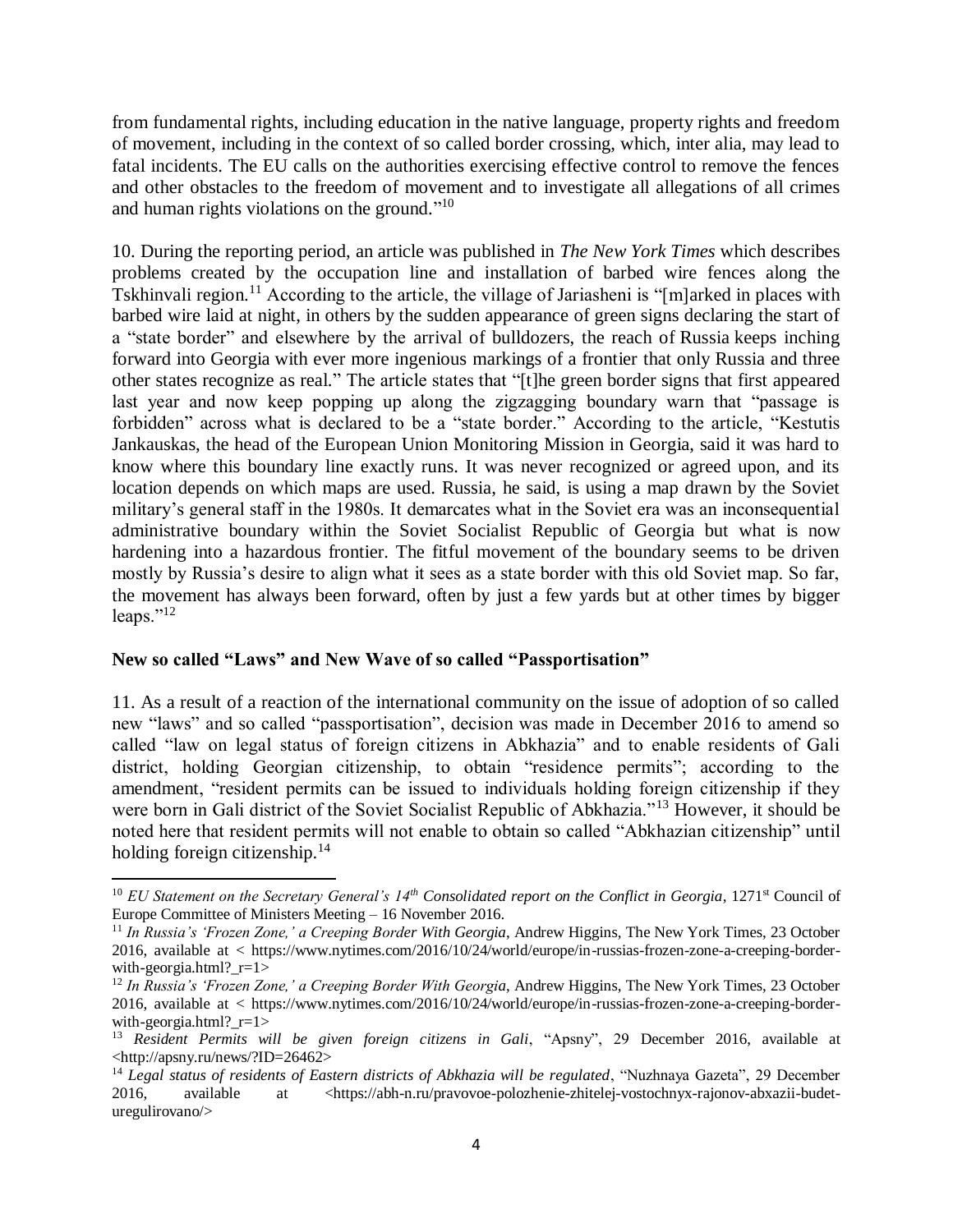12. As part of the new wave of so called "passportisation" in the Abkhazian region, the issuance of so called "passports" started in May 2016 and it was continuing during the reporting period.<sup>15</sup> By the middle of December 2016, more than 3 000 new so called "Abkhaz passports" were issued.<sup>16</sup> It has been decided to extend expiry date of old so called "Abkhaz passports" until 31<sup>st</sup> December 2018.<sup>17</sup> It should be emphasized that on  $18<sup>th</sup>$  October 2016, so called "head of administration of Gali district" of the Sokhumi occupation regime declared that "from 17 800 residents of Gali district, only 340 have Abkhazian citizenship, the rest are Georgian citizens". <sup>18</sup>

13. It should be recalled that on 1<sup>st</sup> April 2016, so called "law on legal status of foreign citizens in Abkhazia"<sup>19</sup> and "law on entry and exit of Abkhazia"<sup>20</sup> became operational. A similar document was adopted by the Tskhinvali occupation regime, namely so called "law on legal status of foreigners in the Republic of South Ossetia". Adoption of so called "laws" in many ways target the ethnic Georgian population living in the occupied territories. The Ministry of Foreign Affairs of Georgia once again expresses its serious concern on the adoption of new discriminatory regulations for ethnic Georgians living in the occupied regions of Georgia.

#### **II. Freedom from Torture and Ill-treatment**

 $\overline{a}$ 

14. As described in previous quarterly reports of the Ministry of Foreign Affairs of Georgia on the human rights situation in the occupied regions of Georgia, the Russian FSB officers and representatives of the Sokhumi and Tskhinvali occupation regimes regularly take actions which

<sup>&</sup>lt;sup>15</sup> Tania: during one month 300 passports were distributed in Sokhumi, "Apsnypress", 19 December 2016, available at <http://www.apsnypress.info/news/taniya-za-mesyats-po-sukhumu-vydano-svyshe-300-pasportov/>

<sup>16</sup> *Manargia: more than 3 000 new Abkhaz passports were issued*, "Sputnik-Abkhazia", 19 December 2106, available at <http://sputnik-abkhazia.ru/Abkhazia/20161219/1020088707/manargiya-oformleno-bolee-trex-tysyachnovyx-abxazskix-pasportov.html>

<sup>&</sup>lt;sup>17</sup> *Expiry date of Abkhaz passports of old sample was extended until 31 December 2018, "Apsnypress", 31* December 2016, available at <http://www.apsnypress.info/news/data-okonchaniya-sroka-deystviya-pasportovstarogo-obraztsa-perenesena-na-31-dekabrya-2018-goda/>

<sup>&</sup>lt;sup>18</sup> *Nadaraia: project is ready on creation of special economic zone in Gali district*, "Apsnypress", 18 October 2016, available at <http://www.apsnypress.info/news/nadaraya-gotov-proekt-po-sozdaniyu-v-galskom-rayone-osoboyekonomicheskoy-zony/>

<sup>&</sup>lt;sup>19</sup> So called "law on legal status of foreign citizens in Abkhazia" was designed in order to qualify ethnic Georgians, living in the region of Abkhazia, into a category of "foreign citizens" and to discriminate against them in many ways. Many ethnic Georgians living in Abkhazia, predominantly in Gali district, hold Georgian citizenship that qualifies them into the category of "foreigners" under the so called "law on legal status of foreign citizens in Abkhazia" and therefore puts limitation on their human rights including the freedom of movement, the right to property and labour rights. Under this so called "law" ethnic Georgians holding Georgian citizenship were deprived possibility to obtain residence permits and respective restrictive clauses prepared "legal" ground for persecution of ethnic Georgian families.

<sup>&</sup>lt;sup>20</sup> By the adoption of so called "law on entry and exit of Abkhazia", the decision has been made to introduce visas for states a) not recognizing so called "independence of Abkhazia" and b) not having a "bilateral agreement" of visa free travel. Under this so called "law" any person can exit Abkhazia, however only so called "citizens of Abkhazia" can enter the Abkhazian region without additional formalities. It should be noted that a foreign citizen or a person without citizenship can be expelled from the territory of occupied Abkhazia if that person poses a threat to defense and security or to public order. It should be emphasized that this so called "law", creates additional obstacles to representatives of international organizations leading to further isolation of the region.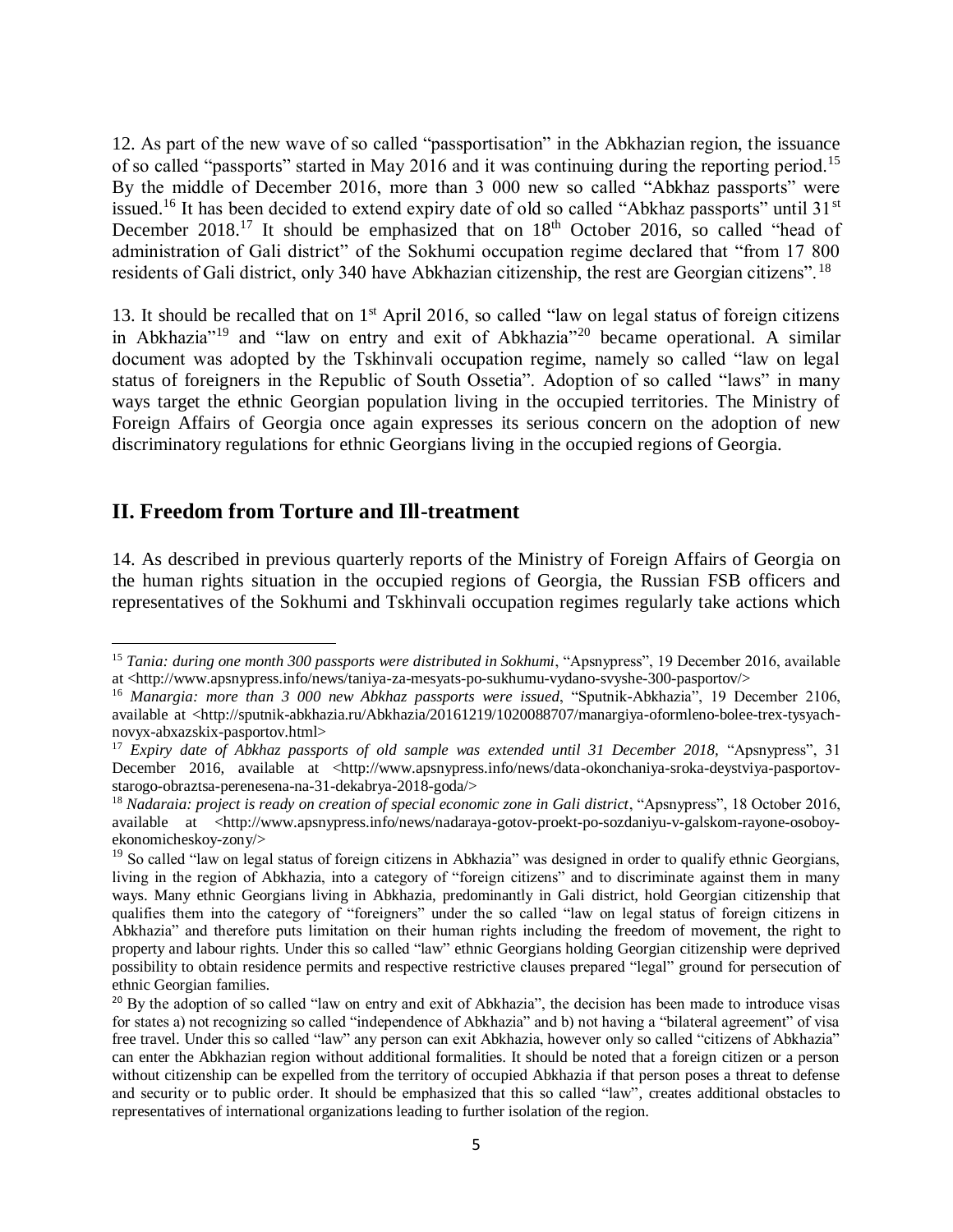amount to torture and ill-treatment. For years, there has been a regular flow of information on inadequate detentions conditions in so called "detention centers" in the occupied regions of Georgia. The practice of torture and ill-treatment in the occupied regions of Georgia remained an issue of concern during the reporting period as well.

15. During the reporting period, namely on 10<sup>th</sup> December 2016, the Public Defender of Georgia issued the Report on Human Rights and Freedom in 2016. According to the report, "inappropriate and degrading treatment is regularly applied toward detainees at Russian military basis, including forced labor, verbal and physical abuse, restriction of food and water etc."<sup>21</sup>

16. On 27<sup>th</sup> November 2016, three members of so called "special forces unit" of the Tskhinvali occupation regime inflicted severe physical assault to a 21-year-old resident in Tskhinvali. As a result, numerous traumas were inflicted to the head of the victim which was later hospitalized. During the incident, one of the members of so called "special forces unit" even fired a shot in the direction of the victim. $22$ 

17. In December 2016, in Tskhinvali members of so called "special forces unit" of the Tskhinvali occupation regime physically assaulted two schoolchildren - one boy and one girl of grade 11 of school N 2 in the restaurant "Oasis". Traumas to heads were inflicted to both of them; as a result the boy lost conscience. Later the victims were transported to a hospital for medical treatment. 23

18. In October 2016, Mr. Khajimba declared that "there is a need to change detention conditions of detainees in the detention centre" and so called "minister of interior" of the Sokhumi occupation regime declared that "problems related to detention conditions of criminals remain unsolved for already 23 years".<sup>24</sup> It has been argued by representatives of the Sokhumi occupation regime that "absence of motivation of employees of the ministry of interior to work in the detention centre due to the low salary there", "understaffing of the preliminary detention centre with employees, which equals to 60 per cent" and non-provision of "the detention centre with necessary technical equipments" are behind the problems.<sup>25</sup>

 $\overline{\phantom{a}}$ <sup>21</sup> *The Public Defender of Georgia 10 December Report on the Situation of the Protection of Human Rights and Freedoms in 2016,* "The Public Defender of Georgia", 10 December 2016, p. 20, available at < http://www.ombudsman.ge/uploads/other/4/4088.pdf >

<sup>&</sup>lt;sup>22</sup> *A resident of Tshinvali was beaten by members of special forces unit*, "Sputnik-Ossetia", 2 December 2016, available at <http://sputnik-ossetia.ru/South\_Ossetia/20161202/3395524.html>; *General Prosecutor's Office started investigation against members of special forces unit, which have beaten a resident of Tskhinvali*, Sputnik-Ossetia", 6 December 2016, available at <http://sputnik-ossetia.ru/South\_Ossetia/20161206/3413768.html>

<sup>23</sup> *Tibilov: members of special forces unit should be examples of behavior*, "Sputnik-Ossetia", 29 December 2016, available at <http://sputnik-ossetia.ru/South\_Ossetia/20161229/3528028.html>; *Prosecutor's office is investigating details of brawl between youngsters and special forces unit,* Sputnik-Ossetia", 27 December 2016, available at <http://sputnik-ossetia.ru/South\_Ossetia/20161227/3517504.html>

<sup>&</sup>lt;sup>24</sup> Raul Khajimba: it is necessary to regulate issue of increasing salaries to employees of the preliminary detention *centre*, "Apsnypress", 20 October 2016, available at <http://apsnypress.info/news/raul-khadzhimba-neobkhodimoreshit-voprosy-povysheniya-zarabotnoy-platy-sotrudnikam-sizo/>

<sup>25</sup> *Raul Khajimba: it is necessary to regulate issue of increasing salaries to employees of the preliminary detention centre*, "Apsnypress", 20 October 2016, available at <http://apsnypress.info/news/raul-khadzhimba-neobkhodimoreshit-voprosy-povysheniya-zarabotnoy-platy-sotrudnikam-sizo/>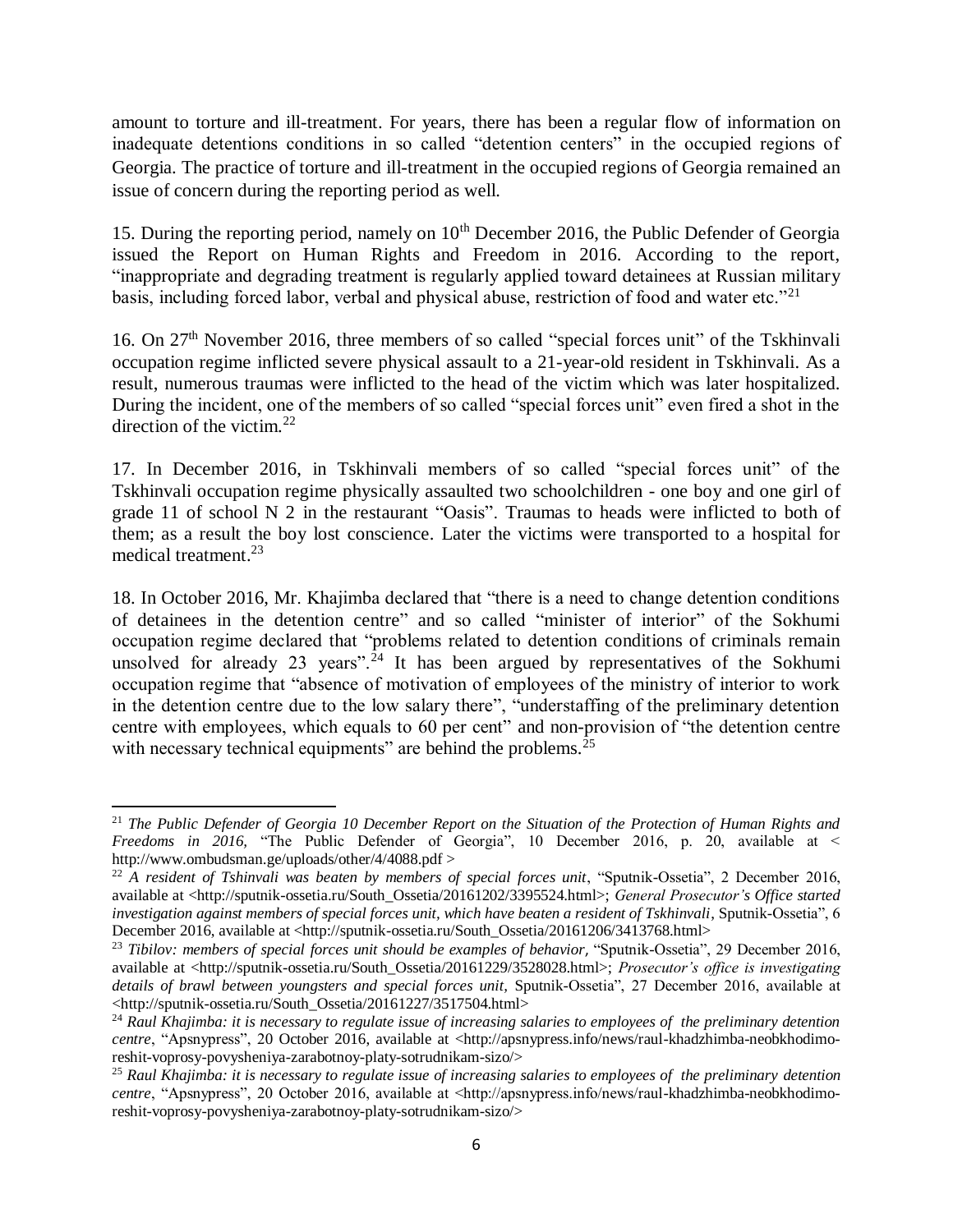### **III. Arbitrary Detention**

 $\overline{a}$ 

19. The Russian FSB officers regularly carry out arbitrary detention for so called "illegal border crossing" along the occupation lines with Abkhazia and Tskhinvali regions. In most cases detention is followed by fines and later release. Detention period can last several days or several months, in some cases several years. According to data supplied by the State Security Service of Georgia in the middle of December 2016, between 2008 and  $12<sup>th</sup>$  December 2016, in total 2 775 people were detained by the Russian FSB officers for so called "illegal border crossing": 1 788 people were detained along the occupation line with the Abkhazian region and 987 people were detained along the occupation line with the Tskhinvali region; from  $1<sup>st</sup>$  January 2016 to  $12<sup>th</sup>$ December 2016, 190 people were detained along the occupation line with the Abkhazian region and 132 people were detained along the occupation line with the Tskhinvali region.<sup>26</sup> It should be noted that according to the information of so called "State Security Committee of South Ossetia", 549 people were detained for so called "illegal border crossing" along the occupation line with the Tskhinvali region throughout the year  $2016$ <sup>27</sup>

20. According to the report of the Public Defender of Georgia issued during the reporting period, "armed forced of the Russian Federation continue to detain minors, pregnant women, patients and older people."<sup>28</sup>

21. It is particularly alarming that during the reporting period, Mr. Giorgi Giunashvil remained in illegal detention in so called Tskhinvali prison.<sup>29</sup> As described in the Third Quarterly Report (July-September 2016) of the Ministry of Foreign Affairs of Georgia on the Human Rights Situation in the Occupied Regions of Georgia, on 8 June 2016, Mr. Giorgi Giunashvil, citizen of Georgia was detained by the Russian FSB officers for so called "illegal border crossing" along the occupation line with Tskhinvali region. Initially, the detainee was sentenced two months of imprisonment for so called "illegal border crossing". However, later so called "prosecutor's office" of the Tskhinvali occupation regime initiated "criminal case" against Mr. Giorgi Giunashvil accusing him of "causing serious damage to the health" of an unspecified resident of the Tskhinavli region in the year 2008. The government of Georgia considers the above accusations against Mr. Giorgi Giunashvil to be groundless and fabricated and therefore calls for his unconditional release.<sup>30</sup>

22. During the reporting period numerous cases were reported on arbitrary detention in the occupied regions of Georgia. Below are only few examples.

<sup>26</sup> *Representatives of the Russian occupying forces detained 2 775 Georgians between 2008 and 12 December 2016 for so called illegal border crossing of Georgian occupied territories,* "Pirweli Information Agency", 12 December 2016, available at < http://pia.ge/post/84592-rusma-okupantebma-2-775-qartveli-daakaves >

<sup>&</sup>lt;sup>27</sup> Authorities of South Ossetia expelled violator of state border from Georgia, "Sputnik-Ossetia", 28 December 2016, available at <http://sputnik-ossetia.ru/South\_Ossetia/20161228/3522804.html>

<sup>28</sup> *The Public Defender of Georgia 10 December Report on the Situation of the Protection of Human Rights and Freedoms in 2016,* "The Public Defender of Georgia", 10 December 2016, p. 20, available at <http://www.ombudsman.ge/uploads/other/4/4088.pdf >

<sup>29</sup> *IPRM Meeting held in Ergneti*, State Security Service of Georgia, 30 November 2016, available at <http://ssg.gov.ge/en/news/197/IPRM-Meeting-Held-in-Ergneti>

<sup>30</sup> *IPRM Meeting held in Ergneti*, State Security Service of Georgia, 30 November 2016, available at <http://ssg.gov.ge/en/news/197/IPRM-Meeting-Held-in-Ergneti>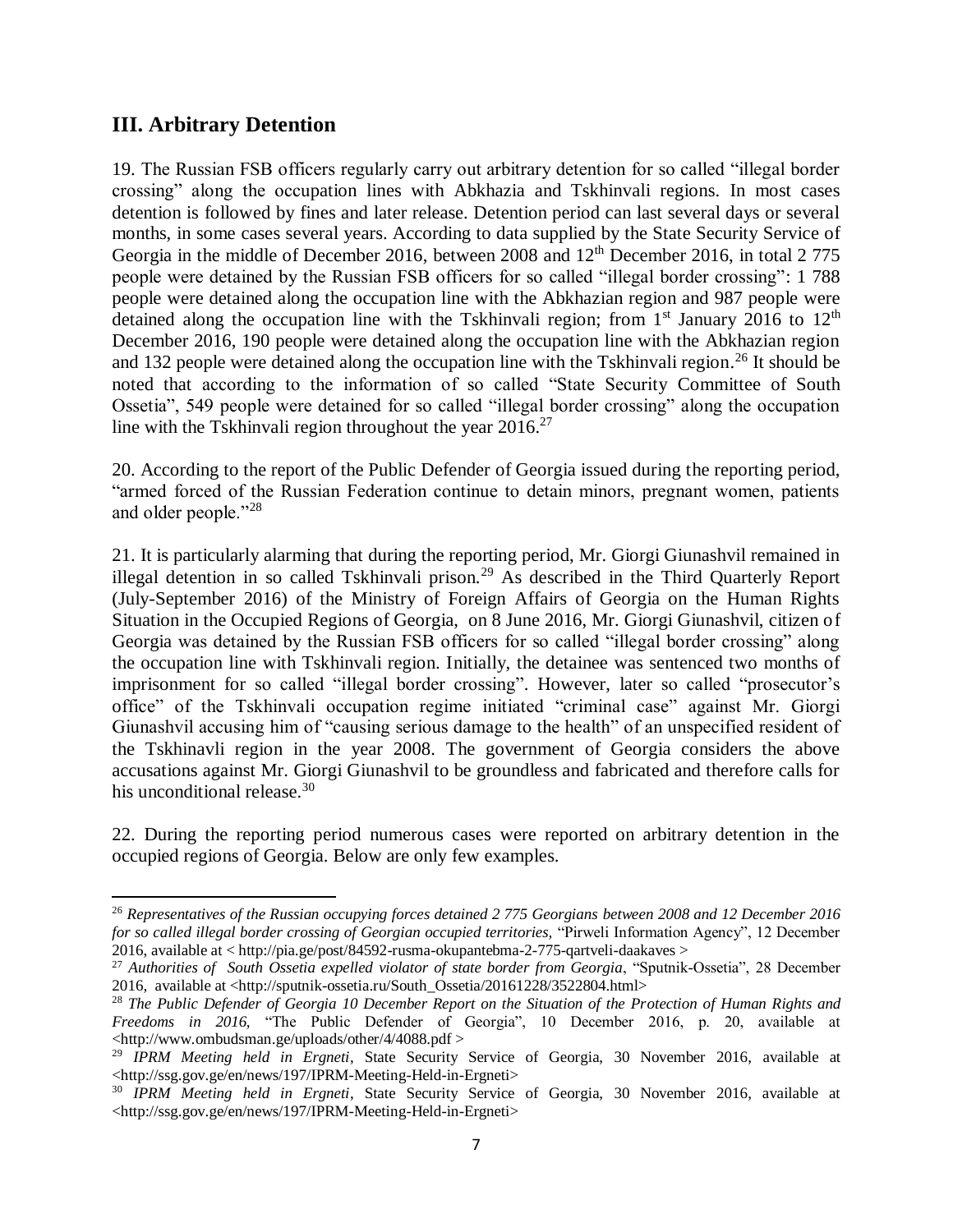23. On 12th October 2016, a resident of the village of Plavi, Gori district, was detained for so called "illegal border crossing" along the occupation line with Tskhinvali region and "criminal charges" were filed against him for the above reason.<sup>31</sup> However, according to the family members of the detainee, he had not crossed the occupation line.<sup>32</sup>

24. On 22nd October 2016, a resident of the village of Mejvriskhevi, Gori district, was detained by the Russian FSB officers for so called "illegal border crossing" nearby the occupation line with the Tskhinvali region. The resident of the village of Mejvriskhevi did not cross the occupation line; when detained he was nearby the occupation line for cattle grazing.<sup>33</sup>

25. On 24th October 2016, a resident of the village Kirbali, Gori district, was detained by the Russian FSB officers for so called "illegal border crossing" nearby the occupation line with the Tskhinvali region. When detained, the resident of the village of Kirbali was collecting timber in the forest nearby the occupation line. He did not cross the occupation line. The detainee spent three days in detention in the Tskhinvali region. 34

26. On 5th and 6th November 2016, six citizens of Georgia were detained for so called "illegal border crossing" along the occupation line with Tskhinvali region.<sup>35</sup>

27. On 27th November 2016, a 18-year-old resident of Gori district was detained by the Russian FSB officers in the village of Jariasheni, nearby the occupation line with Tskhinvali region and was abducted to the occupied Tskhinvali region.<sup>36</sup>

28. On 6<sup>th</sup> December 2016, several schoolchildren residing in the occupied village of Otobaia, Gali district, were detained by the Russian FSB officers Abkhazia. The schoolchildren were held in detention in the Russian military base for around  $5$  hours.<sup>37</sup>

 $\overline{\phantom{a}}$ <sup>31</sup> Criminal case was filed in relation to violator of border from Georgia, "Sputnik-Ossetia", 12 October 2016, available at <http://sputnik-ossetia.ru/South\_Ossetia/20161012/3149539.html*>*

<sup>32</sup> *A resident of the village of Plavi was detained for so called "illegal border crossing",* "IPN", 12 October 2016, available at <http://www.interpressnews.ge/ge/konfliqtebi/401945-ets-sazghvris-ukanonod-gadakvethis-braldebithsofel-flavis-mckhovrebi-daakaves.html?ar=A>

<sup>33</sup> *43-year-old man was detained for so called illegal border crossing*, "GHN", 22 October 2016, available at <http://ghn.ge/com/news/view/162625>

<sup>34</sup> *What is the story of a man who spent three days in illegal detention the Tskhinvali detention center*? "Palitra News", 27 October 2016, available at < http://www.palitratv.ge/yvela-video/akhali-ambebi/79610-ras-hyvebackhinvalis-izolatoridan-samdghiani-ukanono-patimrobis-shemdeg-gathavisuflebuli-mamakaci.html >

<sup>35</sup> *Tskhinvali regime released six Georgian citizens as a result of fine payment*, "IPN", 8 November 2016, available at <http://www.interpressnews.ge/ge/konfliqtebi/405626-ckhinvalis-rezhimma-jarimis-gadakhdis-shemdegsaqarthvelos-6-moqalaqe-gaathavisufla.html?ar=A>

<sup>36</sup> *Occupants abducted 18-year-old man from the village of Jariasheni*, "Ambebi.ge", 27 November 2016, available at <http://www.ambebi.ge/semtxveva/184430-sofel-jariashenidan-okupantebma-18-tslis-mamakaci-gaitaces.html>

<sup>&</sup>lt;sup>37</sup> So called border guards freed schoolchildren detained in occupied Abkhazia, "Pirweli Information Agency", 6 December 2016, available at <http://pia.ge/post/83148-e-w-mesazrvreebma-okupirebul-afxazetsi-dakavebuli-skolismoswavleebi-gaatavisufles>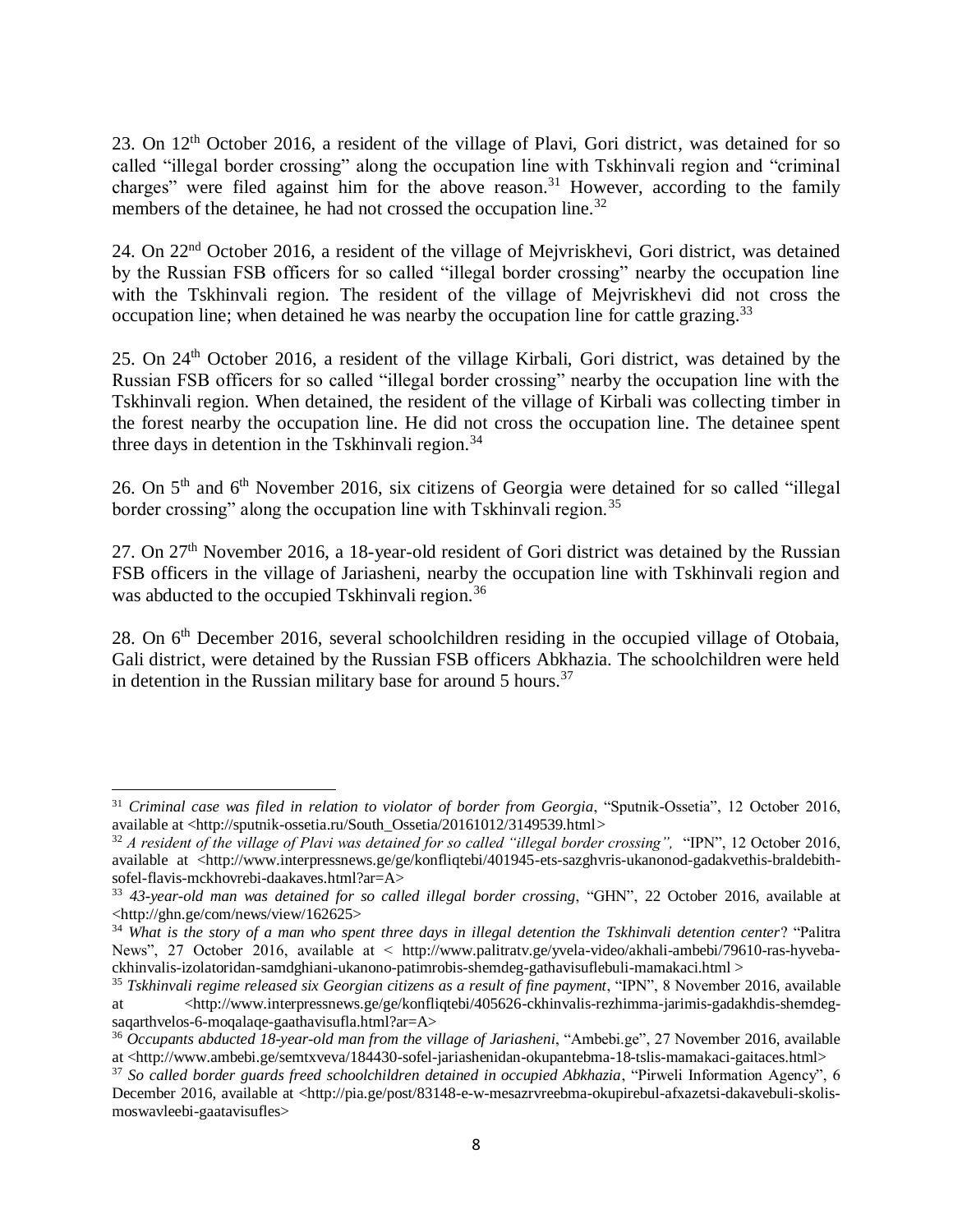29. On 27th December 2016, a resident of the village of Mejvriskhevi, Gori district, was detained by the Russian FSB officers for so called "illegal border crossing" along the occupation line with Tskhinvali region.<sup>38</sup>

## **IV. Freedom of Movement**

30. Along the occupation lines with Abkhazia and Tskhinvali regions people are regularly subject to restrictions on freedom of movement by the Russian FSB officers: the operating crossing points along the occupation lines allow crossings only to individuals having one of the types of "documents" recognized by the occupying power. Those unable to present the "document" or show up at the crossing point out of working hours, are denied the right to cross, often leading to various types of problems of locals, including children. Restrictions on freedom of movement remained an issue of concern during the reporting period that has been attested by the various sources.

31. It should be recalled that in spring 2016, two crossing points from six crossing points along the occupation line with the Abkhazian region were closed down.<sup>39</sup> In November 2016, Mr. Khajimba publicly spoke about the policy of closing down the crossing points along the occupation line with the Abkhazian region.<sup>40</sup> On  $5<sup>th</sup>$  December 2016, so called "head of administration of Gali district" of the Sokhumi occupation regime publicly declared that "the Russian Border Guards are closing more and more segments of fords on the River Enguri, the places in the river which were used to cross the border illegally. . . . In this 2016 year everything is ready to close down two more crossing points".<sup>41</sup> Eventually, by so called "decree N 241" of so called "government of Abkhazia", dated 28 December 2016, decision was made to close down two more crossing points – "Nabakevi crossing point" and "Otobaia crossing point" along the occupation line with the Abkhazian region.<sup>42</sup> It should be noted that according to paragraph  $\overline{3}$  of so called "decree N 241", "the decree will enter into force in 30 days after it is published".<sup>43</sup> When commenting the decision on the closure of two additional crossing points, the representative of so called "government of Abkhazia" stated the following: "in accordance with

 $\overline{\phantom{a}}$ <sup>38</sup> Authorities of South Ossetia expelled violator of state border from Georgia, "Sputnik-Ossetia", 28 December 2016, available at <http://sputnik-ossetia.ru/South\_Ossetia/20161228/3522804.html>

<sup>&</sup>lt;sup>39</sup> Consolidated Report on the Conflict in Georgia, Council of Europe (April 2015 – September 2016), 2016, SG/Inf (2016) 37, paragraph 41.

<sup>&</sup>lt;sup>40</sup> Raul Khajimba: we will not let anybody to destroy our state in the heat of revenge, "Apsnypress", 10 November 2016, available at <http://www.apsnypress.info/news/raul-khadzhimba-my-nikomu-ne-pozvolim-v-pylurevanshizma-razrushat-nashu-gosudarstvennost/>

<sup>41</sup> *Temur Nadaraia: data supplied by Dimitri Dbar are nor authentic and mislead the public*, "Apsnypress", 5 December 2016, available at <http://www.apsnypress.info/news/temur-nadaraya-tsifry-privedyennye-dmitriemdbar-nedeystvitelny-i-vvodyat-v-zabluzhdenie-obshchestve/>

<sup>42</sup> *Two more crossing pints on the border on the River Enguri will be closed*, "Apsnypress", 28 December 2016, available at <http://www.apsnypress.info/news/zakryvayutsya-eshche-dva-punkta-propuska-na-granitse-po-rekeingur/>; *Decree of government of republic of Abkhazia*, 28 December 2016, available at <http://www.gazetara.info/index.php?ELEMENT\_ID=14673>

<sup>43</sup> *Decree of government of republic of Abkhazia*, 28 December 2016, available at <http://www.gazetara.info/index.php?ELEMENT\_ID=14673>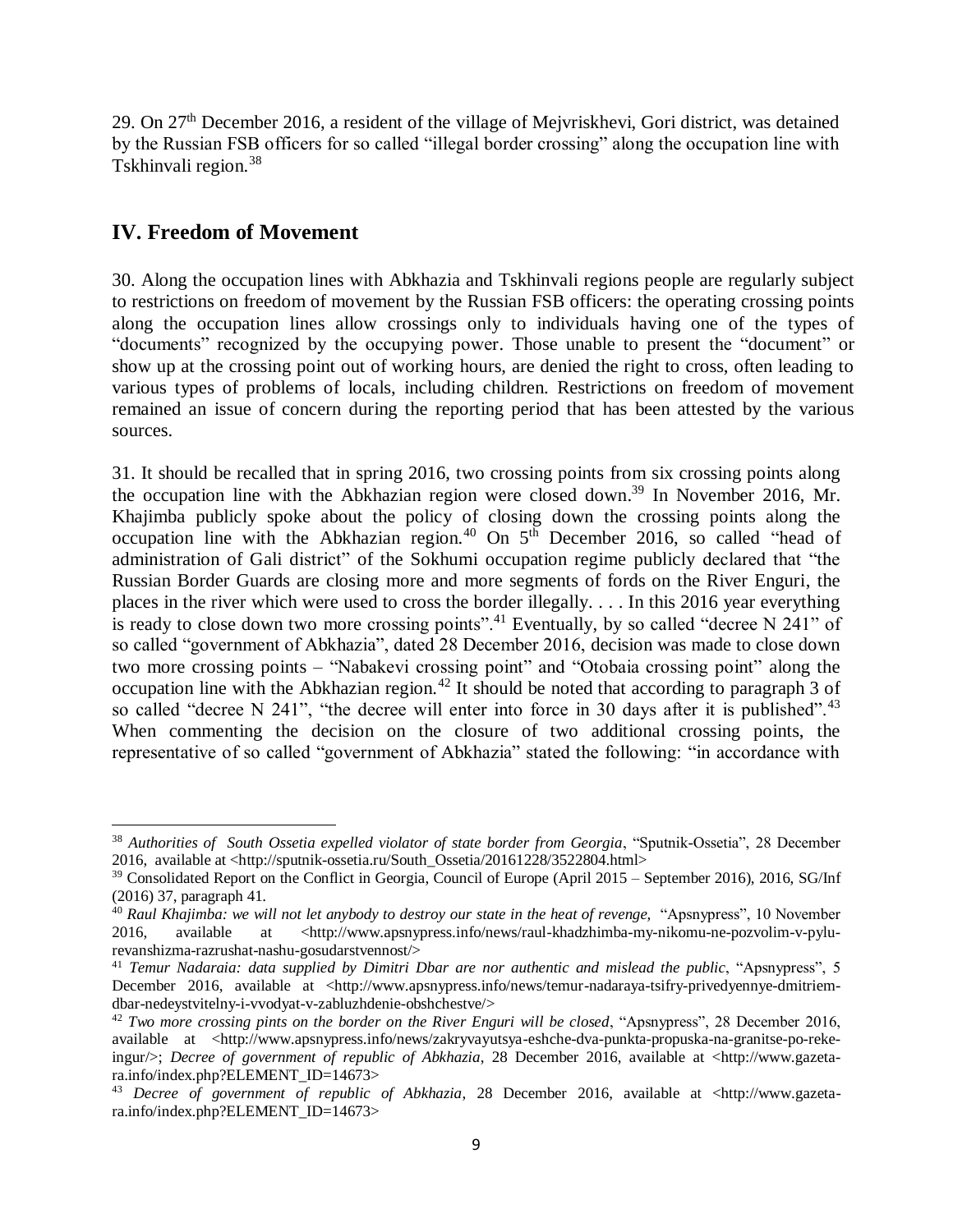governmental decision adopted earlier, we are gradually decreasing the number of crossing points on the border with Georgia".<sup>44</sup>

32. According to information disseminated on  $26<sup>th</sup>$  October 2016, Mr. Tibilov declared that "Tskhinvali needs airplanes in order to eradicate the practice by Ossetians travelling to Georgia for medical treatment". According to the source, Mr. Tibilov stated that "local residents often request authorities to send them for medical treatment to Georgia, where it is much easier to travel rather than to North Ossetia [the Russian Federation]". According to Mr. Tibilov, "South Ossetia is discussing with the Russian Federation the issue of creation of its own aviation". <sup>45</sup>

33. As described in previous quarterly reports of the Ministry of Foreign Affairs of Georgia on the human rights situation in the occupied regions of Georgia, both in the Abkhazian region and in the Tskhinvali region so called "border zones" are established in the vicinity of the occupation lines by the occupying power. Residents of each occupied region are subject to restrictions on freedom of movement in terms of entering these so called "border zones" and in terms of moving within these so called "border zones". It should be emphasized that during the reporting period, so called "deputy minister of foreign affairs" of the Sokhumi occupation regime declared that "there is a decision of government, adopted very recently, in fact few days ago, which approved extension of border zone".<sup>46</sup> According to the same source, "this is a regime zone and correspondingly, entrance to this zone will be always restricted. Those who dwell there (householders, guests etc.) fall under this regime".<sup>47</sup> According to information disseminated on 15<sup>th</sup> November 2016, local residents of Gali district of the occupied Abkhazian region are subject to restrictions on freedom of movement: the Russian military personnel deployed there, demands "documents" in order to allow local residents to move across internal routes of Gali district.<sup>48</sup> According to information disseminated on  $16<sup>th</sup>$  December 2016, in the villages of Saberio, Lekukhona and Cheghali, Gali district, freedom of movement of local residents is restricted: occupants demand "documents" from locals in order to allow them to move from one village to another and shoot photos of local residents, presumably in order to create a database.<sup>49</sup>

34. It should be emphasized that according to information disseminated on  $23<sup>rd</sup>$  November 2016, the Russian FSB officers restricted freedom of movement of residents of the villages of

 $\overline{a}$ <sup>44</sup> *Two more crossing pints on the border on the River Enguri will be closed*, "Apsnypress", 28 December 2016, available at <http://www.apsnypress.info/news/zakryvayutsya-eshche-dva-punkta-propuska-na-granitse-po-rekeingur/>

<sup>45</sup> *Leonid Tibilov - Tskhinvali needs airplanes in order to eradicate the practice by Ossetians travelling to Georgia for medical treatment*, "Ambebi", 26 October 2016, available at <http://www.ambebi.ge/conflicts/180939-leonidthibilovi-ckhinvals-thvithmfrinavebi-stcirdeba-imisthvis-rom-saqarthveloshi-osebis-samkurnalod-chasvlaaghkvethos.html>

<sup>&</sup>lt;sup>46</sup> "Talks about militarization of Gali district are untenable", "ekhokavkaza", 24 November 2016, available at < http://www.ekhokavkaza.com/a/28137770.html>

<sup>&</sup>lt;sup>47</sup> "Talks about militarization of Gali district are untenable", "ekhokavkaza", 24 November 2016, available at < http://www.ekhokavkaza.com/a/28137770.html>

<sup>48</sup> *In occupied Abkhazia population is subject to restrictions of movement on so called border*, "Pirweli Information Agency", 15 November 2016, available at <http://pia.ge/post/540-okupirebul-afxazetsi-e-w-sazrvarze-mosaxleobasgadaadgileba-seezruda>

<sup>49</sup> *In the villages of Gali district occupants restrict freedom of movement of locals*, "Pirweli Information Agency", 16 December 2016, available at <http://pia.ge/post/83972-okupirebuli-galis-soflebsi-okupantebi-adgilobrivebsgadaadgilebas-uzrudaven>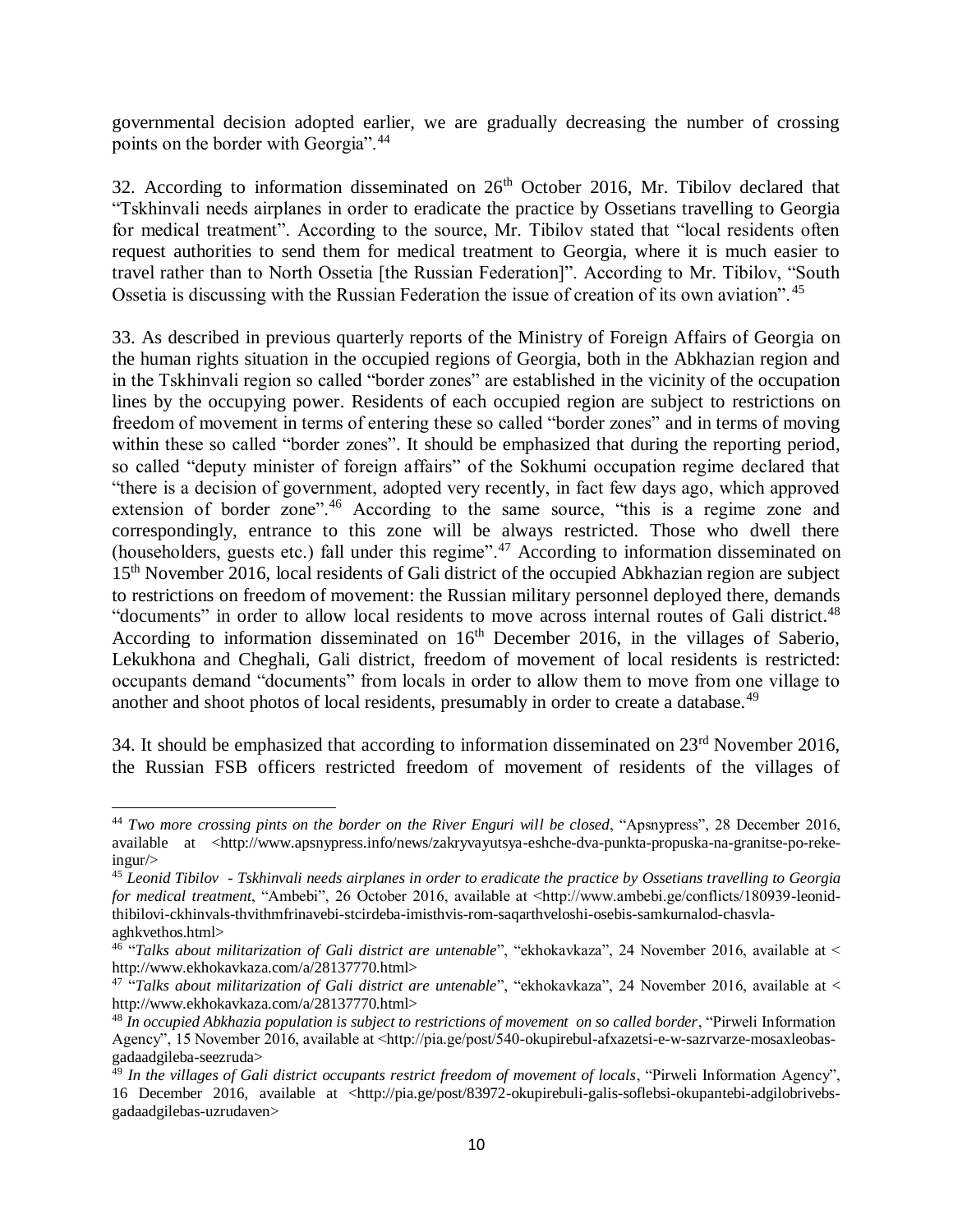Akhalubani, Adzvi and Jariasheni, Gori district, namely residents of these villages, on the occasion of St. George's Day, could not visit and pray in St. George's Church, located nearby the occupation line with the Tskhinvali region. 50

## **V. Right to Property**

 $\overline{\phantom{a}}$ 

35. During the reporting period, violations of the right to property caused by the occupation of the territories of Georgia, remained the issue of concern.

36. During the reporting period, a representative of the Tskhinvali occupation regime stated that "particularly on locations, where the border is not yet clearly formalized, residents of adjacent territories often cultivate land and harvest crop and therefore violate the law." He further stated that "In cases when the border crosses directly through premises and plots of land, a householder should keep a passport in order to enter his plot of land, which remained on the territory of another state. There are a lot of such situations, predominantly in the village of Zardiantkari."<sup>51</sup>

37. According to the article which was published during the reporting period in *The New York Times*, the occupation line along the Tskhinvali region creates problems for local residents in terms of enjoyment of the right to property. According to the article, "the dirt track now running through this tiny Georgian village [of Jariasheni] nonetheless means that Vephivia Tatiashvili can no longer go to his three-story house because it sits on land now patrolled by Russian border guards." The article argues that "[t]here is no fence or barbed wire, but Mr. Tatiashvili does not dare to cross the track to visit his house for fear of being arrested, as his elderly neighbor was, by Russian border guards. "It is too dangerous for me to go home," he said, complaining that the boundary has become so mobile that nobody really knows its final destination. Mr. Tatiashvili now lives in his brother's house, away from the border in the village center. . . . Russia starts right here," said Mr. Tatiashvili, pointing to the freshly dug track that separates his house from Georgian-held land." The article further observes that "Elizbar Mestumrishvili, 75, a farmer who lives next to Mr. Tatiashvili's now-marooned house, can still get to his home, as it lies on the Georgian side of the new dirt track. But he is wary of going to the bottom of his garden, which lies within a 60-yard frontier zone that Russian and South Ossetian security officers claim the right to patrol. Pointing to a row of vines drooping with plump grapes, he said it was unwise to walk any farther because "they might come and set up a border post"."<sup>52</sup>

<sup>50</sup> *In Gori district, nearby the occupation line, mobilization of so called Russian border guards was noticeable,*  "Newposts", 23 November 2016, available at <http://www.newposts.ge/?l=G&id=125858- %E1%83%92%E1%83%9D%E1%83%A0%E1%83%98,%20%E1%83%A1%E1%83%90%E1%83%9D%E1%83 %99%E1%83%A3%E1%83%9E%E1%83%90%E1%83%AA%E1%83%98%E1%83%9D,%20%E1%83%9B%E1 %83%94%E1%83%A1%E1%83%90%E1%83%96%E1%83%A6%E1%83%95%E1%83%A0%E1%83%94,%20% E1%83%92%E1%83%98%E1%83%9D%E1%83%A0%E1%83%92%E1%83%9D%E1%83%91%E1%83%90>; *Population is not allowed to pray nearby administrative boundary line with so called South Ossetia*, "Kvira", 23 November 2016, available at <http://kvira.ge/295904>

<sup>51</sup> *David Sanakoev: Arrangement of Border depends on financing,* "Sputnik-Ossetia", 13 October, available at <http://sputnik-ossetia.ru/South\_Ossetia/20161013/3158517.html>

<sup>52</sup> *In Russia's 'Frozen Zone,' a Creeping Border With Georgia*, Andrew Higgins, The New York Times, 23 October 2016, available at < https://www.nytimes.com/2016/10/24/world/europe/in-russias-frozen-zone-a-creeping-borderwith-georgia.html?  $r=1>$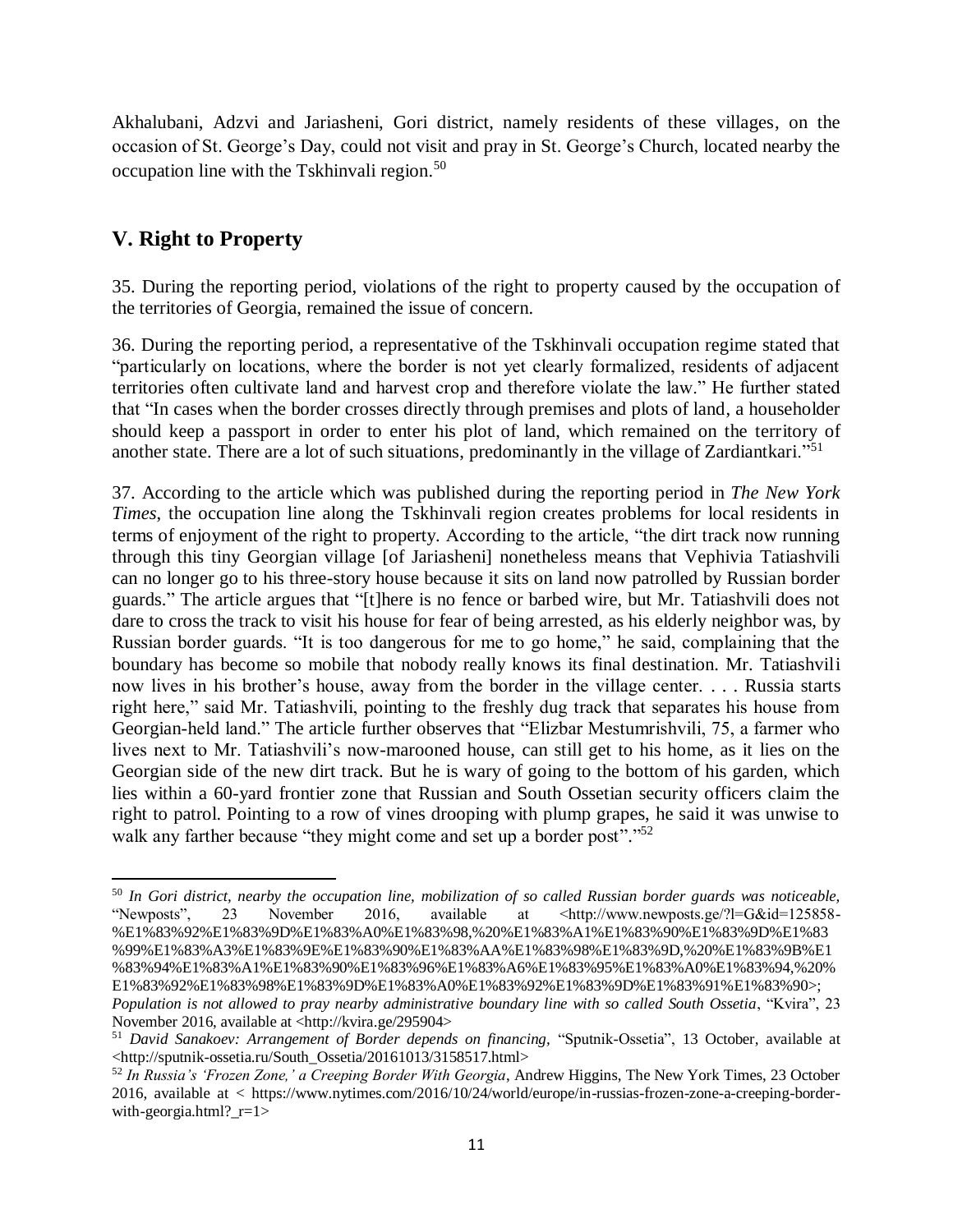38. According to local residents of Gali district, so called "administration of Gali district" of the Sokhumi occupation regime forces them to sell most of their harvested citrus crops in the Russian Federation: however it is economically much more profitable for them to sell their crops of citrus in Zugdidi, the territory controlled by the government of Georgia.<sup>53</sup> I should be noted here that the European Court of Human Rights has interpreted "possessions" under Article 1 (Protection of Property), Protocol No. 1 of the European Convention on Human Rights (ECHR) very broadly and has held that it includes movable or immovable property and also the economic interests connected with "possessions".<sup>54</sup>

## **VI. Right to Education in the Native Language**

 $\overline{a}$ 

39. As described in previous quarterly reports of the Ministry of Foreign Affairs of Georgia on the human rights situation in the occupied regions of Georgia, in the Gali district there are 31 schools and from these 31 schools only 11 schools, all of which are in so called "lower zone" of Gali district, had the status of Georgian schools until the end of the academic year 2014-2015. However, from the beginning of September of the academic year 2015-2016, drastic changes have been made in the curriculum of these 11 schools, implying teaching of all subjects in the Russian language in grades from I to IV. The academic year 2016-2017 started in line with the above changes implying teaching of all subjects in the Russian language and therefore the Russian language had become the formal instruction language also in grade V. The above policy, if continued for several years, would result in gradual replacement of the Georgian curriculum with the Russian curriculum for all grades in these 11 schools of so called "lower zone" of Gali district.

40. According to the report of the Public Defender of Georgia issued during the reporting period, "problems remain with the access of people living on occupied territories to education."<sup>55</sup>

41. During the reporting period, the situation with regard to the right to education in the native language in the Gali district remained the same. According to "EU Statement on the Secretary General's 14<sup>th</sup> Consolidated Report on the Conflict in Georgia", made on 16<sup>th</sup> November 2016 at 1271st Council of Europe Committee of Ministers Meeting, "[t]he EU expresses its concern at reports on a continuing deterioration of the access to education in the native language in the

<sup>53</sup> *Abkhazian de-facto authorities force population of Gali district to transport citrus to Russia*, "Business Press News", 27 October 2016, available at < https://bpn.ge/finansebi/27714-afkhazethis-de-faqto-khelisufleba-galismosakhleobas-citrusis-rusethshi-gatanas-aidzulebs.html?device=xhtml&lang=ka-GE>

<sup>54</sup> "Possessions" include "a range of economic interests. The following have been held to fall within the protection of Article 1: movable or immovable property, tangible or intangible interests, such as shares, patents, an arbitration award, the entitlement to a pension, a landlord's entitlement to rent, the economic interests connected with the running of a business, the right to exercise a profession, a legitimate expectation that a certain state of affairs will apply, a legal claim, and the clientele of a cinema." Carss-Frisk, M. The right to property: *A guide to the implementation of Article 1 of Protocol No. 1 to the European Convention on Human Rights*, Human rights handbooks, No. 4 (Strasbourg: Council of Europe, 2001), p. 6, available at <https://rm.coe.int/CoERMPublicCommonSearchServices/DisplayDCTMContent?documentId=090000168007ff4a> <sup>55</sup> *The Public Defender of Georgia 10 December Report on the Situation of the Protection of Human Rights and Freedoms in 2016,* "The Public Defender of Georgia", 10 December 2016, p. 20, available at <http://www.ombudsman.ge/uploads/other/4/4088.pdf >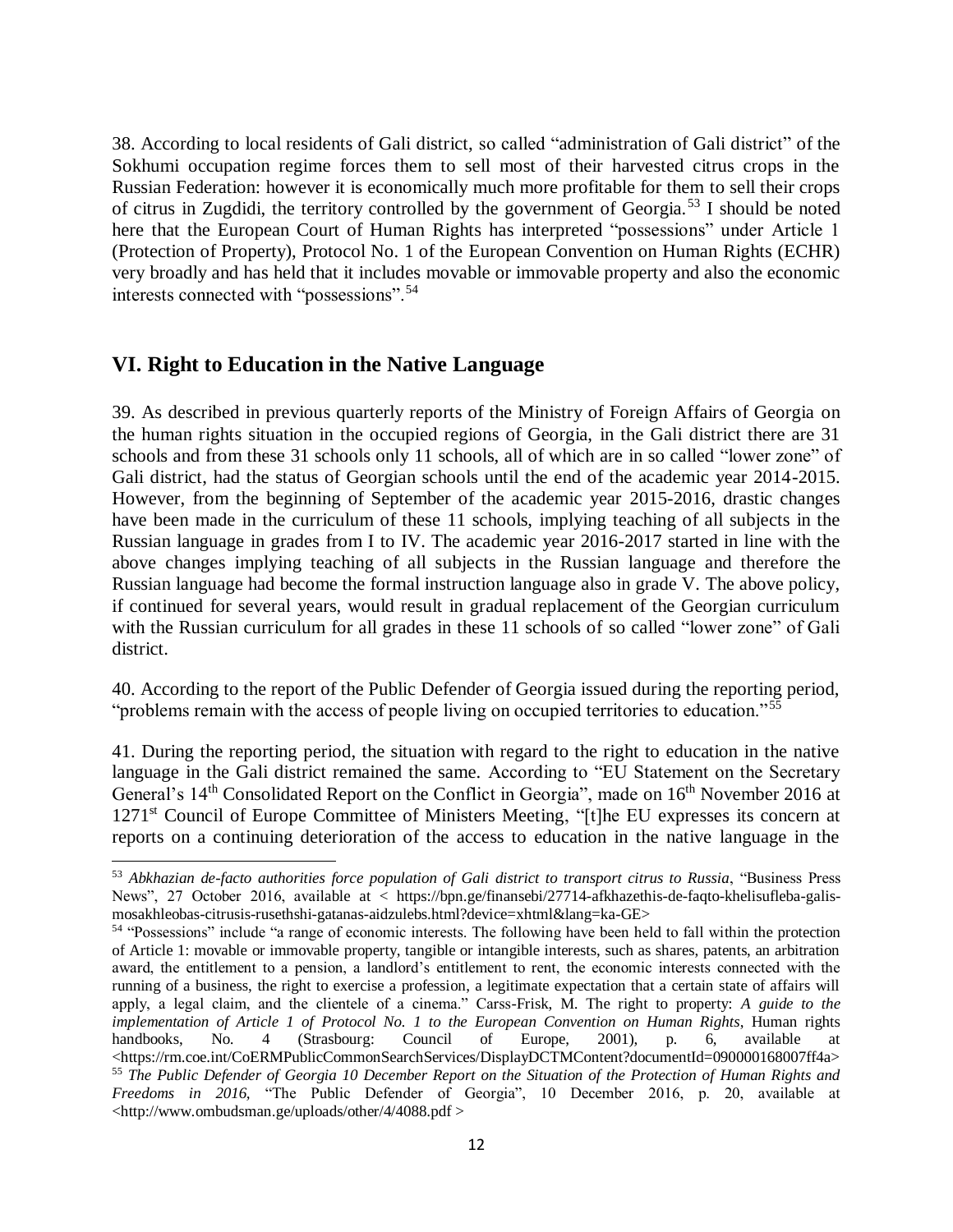Georgian region of Abkhazia. We strongly believe that the right to education for everyone, including education in the native language should be guaranteed and applied in the Georgian regions of Abkhazia and Tskhinvali region/South Ossetia as well. We join the efforts of the Co-Chairs of Geneva International Discussions to promote understanding and respect for the universal right to education of the child."<sup>56</sup>

42. As described in previous quarterly reports of the Ministry of Foreign Affairs of Georgia on the human rights situation in the occupied regions of Georgia, there is a tendency of making decisions by parents on termination of attendance by their schoolchildren of the schools with newly introduced Russian curriculum and transferring them to the schools located on the other side of the occupation line; however the right to education in the native language remains problematic also in relation to freedom of movement. For example, in the reporting period, namely on the morning of  $6<sup>th</sup>$  December 2016, several schoolchildren residing in the occupied village of Otobaia, Gali district were detained by the Russian FSB officers and were prevented from crossing the occupation line along Abkhazia and therefore from attending school in the village of Darcheli, Zugdidi district, the territory controlled by the government of Georgia. It should be noted that the schoolchildren were held in detention in the Russian military base for around 5 hours.<sup>57</sup> Moreover, the decision to close down two more crossing points along the occupation line with the Abkhazian region will create further impediments to the schoolchildren going to schools on the territory controlled by the government of Georgia to get the education in the native language, as they have to pass additional several kilometres every day.

#### **VII. Conclusions**

 $\overline{\phantom{a}}$ 

43. It can be concluded that the situation described in the occupied regions of Georgia constitutes infringements on freedom from torture and ill-treatment and therefore are violations of Article 7 of the International Covenant on Civil and Political Rights (ICCPR); Article 5 of the Universal Declaration of Human Rights (UDHR); Article 3 of the European Convention on Human Rights (ECHR); and the OSCE commitments<sup>58</sup>.

44. It can be concluded that the situation described in the occupied regions of Georgia with regard to arbitrary detention and examples provided for the reporting period constitute arbitrary detention and therefore violations of Article 9 of the International Covenant on Civil and Political Rights (ICCPR); Article 3 of the Universal Declaration of Human Rights (UDHR); Article 5 of the European Convention on Human Rights (ECHR); and relevant provisions of the OSCE commitments.

<sup>56</sup> *EU Statement on the Secretary General's 14th Consolidated report on the Conflict in Georgia*, 1271st Council of Europe Committee of Ministers Meeting – 16 November 2016.

<sup>57</sup> *So called border guards freed schoolchildren detained in occupied Abkhazia*, "Pirweli Information Agency", 6 December 2016, available at <http://pia.ge/post/83148-e-w-mesazrvreebma-okupirebul-afxazetsi-dakavebuli-skolismoswavleebi-gaatavisufles>

<sup>&</sup>lt;sup>58</sup> The Vienna Concluding Document (1989) prohibits torture and other cruel, inhuman or degrading treatment or punishment. Paragraph 23.4; The Paris Document (1990) also prohibits torture and other cruel, inhuman or degrading treatment or punishment; the Istanbul Charter for European Security commits to "eradicating torture and other cruel, inhuman or degrading treatment or punishment throughout the OSCE area." Paragraph 21.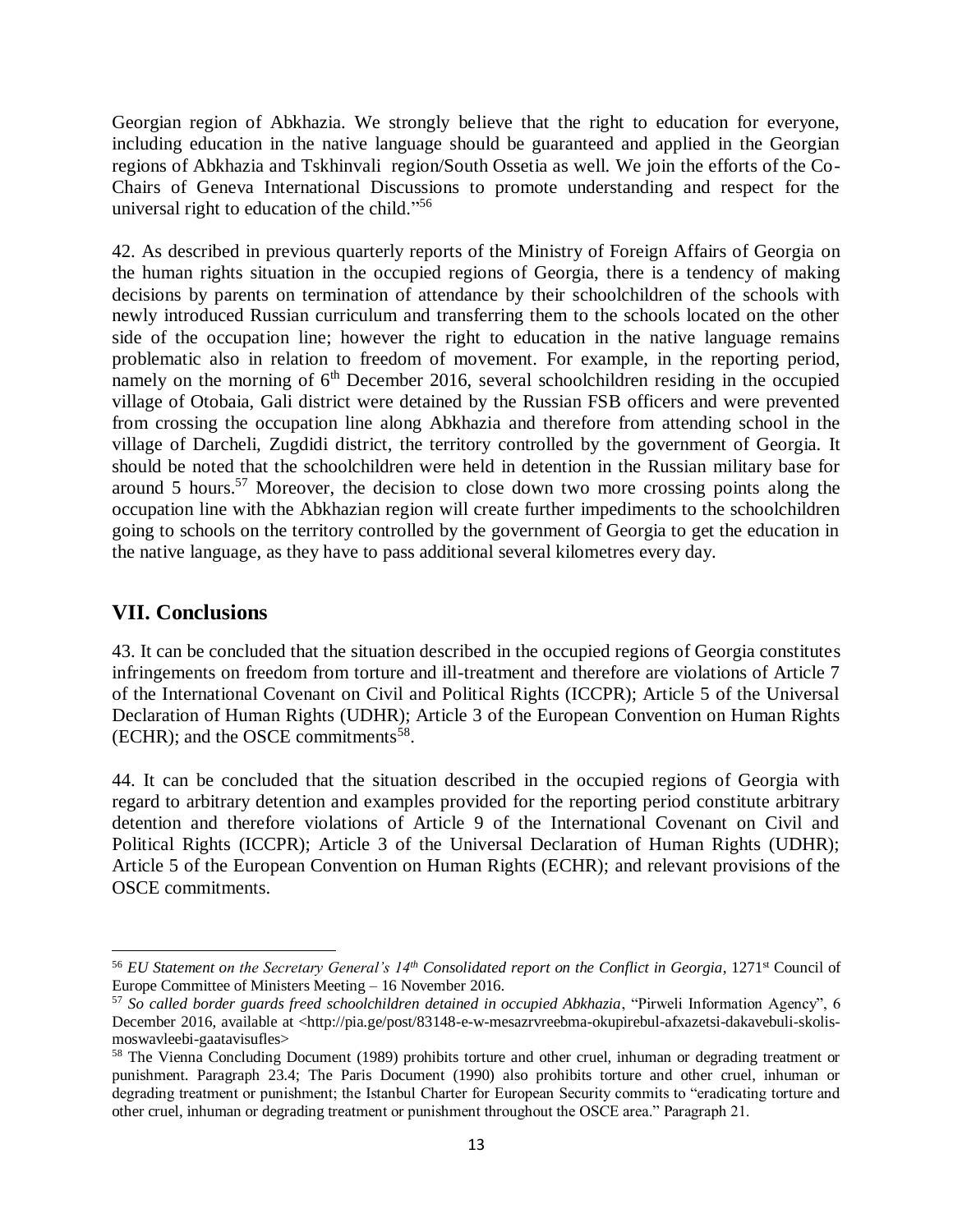45. It can be concluded that the situation described in the occupied regions of Georgia with regard to freedom of movement and examples provided for the reporting period constitute violations of the right to freedom of movement, namely of Article 12 of the International Covenant on Civil and Political Rights (ICCPR); Article 13 of the Universal Declaration of Human Rights (UDHR); Article 2, Protocol No. 4 of the European Convention on Human Rights (ECHR); and the OSCE freedom of movement commitments.

46. It can be concluded that the situation described in the occupied regions of Georgia with regard to the right to property and examples provided for the reporting period violate the right to property, namely Article 17 of the Universal Declaration of Human Rights (UDHR); Article 1, Protocol No. 1 of the European Convention on Human Rights (ECHR); and the OSCE commitments.

47. It can be concluded that the situation described in the occupied regions of Georgia with regard to education in the native language and examples provided for the reporting period constitute violations of the right to education in one's native language and therefore violations of Article 26 (read in conjunction with Article 2) of the Universal Declaration of Human Rights (UDHR); Article 2, Protocol No. 1 of the European Convention on Human Rights (ECHR); Article 28 (read in conjunction with paragraph 1 of Article 2) of the UN Convention on the Rights of the Child; and relevant provisions of the OSCE commitments.

48. It can be concluded that the situation described in the occupied regions of Georgia, particularly adoption of so called "laws" and the process of "passportisation" violates prohibition of discrimination provisions of Article 14 and Protocol No. 12 of the European Convention on Human Rights (ECHR); Article 26 of the International Covenant on Civil and Political Rights (ICCPR); and the International Convention on the Elimination of All Forms of Racial Discrimination.

## **VIII. Appeal to the International Community**

49. The Ministry of Foreign Affairs of Georgia appeals to the international community, states as well as international intergovernmental and non-governmental organizations:

to call on the Russian Federation to reverse its recognition of independence of the Georgian regions Abkhazia and Tskhinvali and to end the occupation of the Georgian territories;

to call on the Russian Federation to stop violations of human rights on the occupied territories while exercising effective control;

to continue calling on the Russian Federation to ensure free movement of people and removal of barbed and razor wires and other artificial obstacles and banners along the occupation line;